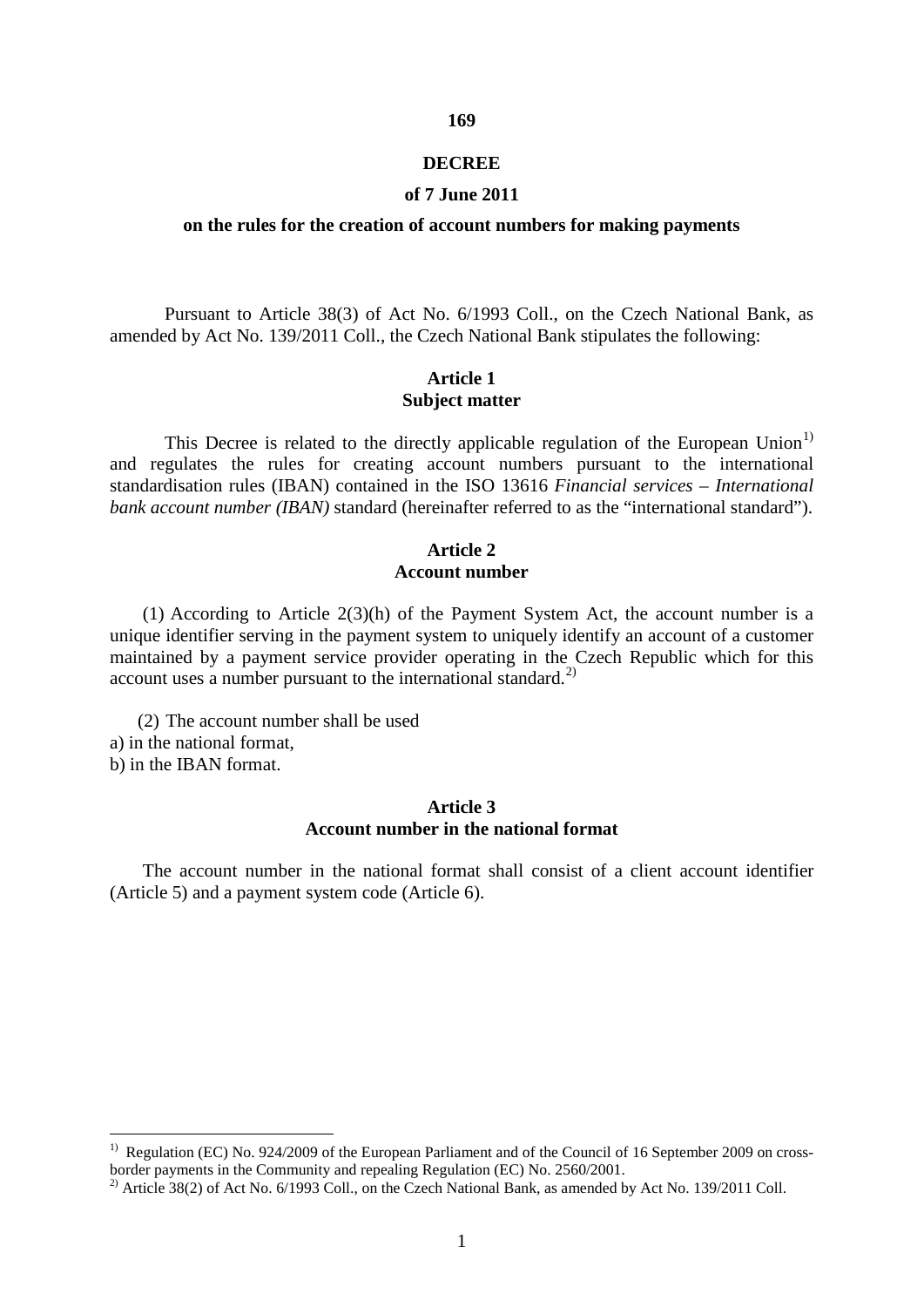# **Article 4 Account number in the IBAN format**

The account number in the IBAN format shall consist of 24 alphanumeric characters, where

a) the first and second characters shall be the letters CZ,

b) the third and fourth characters shall be the check digits defined by the international standard,

c) the fifth to eighth characters shall be the payment system code digits (Article 6), and

d) the ninth to twenty-fourth characters shall be the client account identifier digits (Article 5).

### **Article 5 Client account identifier**

(1) The client account identifier shall contain 16 digits at most and be broken down into

- a) a first part containing 6 digits at most, with the initial zeros having no significance; the first part of the client account identifier need not be contained in the account number,
- b) a second part containing at least 2 and at most 10 digits, at least two of which may not be zero, with the initial zeros having no significance.

(2) The first and the second parts of the client account identifier shall be created to comply with the check, the algorithm of which is provided in the Annex to this Decree.

(3) The first and the second parts of the client account identifier in the national format shall be clearly separated in written form.

# **Article 6 Payment system code**

(1) The payment system code shall contain 4 digits and shall be clearly separated from the client account identifier in written form.

(2) The Czech National Bank shall publish the payment system codes it has assigned to payment service providers in the Directory of Payment System Codes in the Czech Republic in a manner allowing remote access.

#### **Article 7 Repealing provisions**

Decree No. 62/2004 Coll., stipulating the manner of execution of payments between banks and settlement on accounts at banks, and the technical procedures to be used by banks for corrective settlement is hereby repealed.

### **Article 8 Effect**

This Decree shall take effect on the date of its promulgation.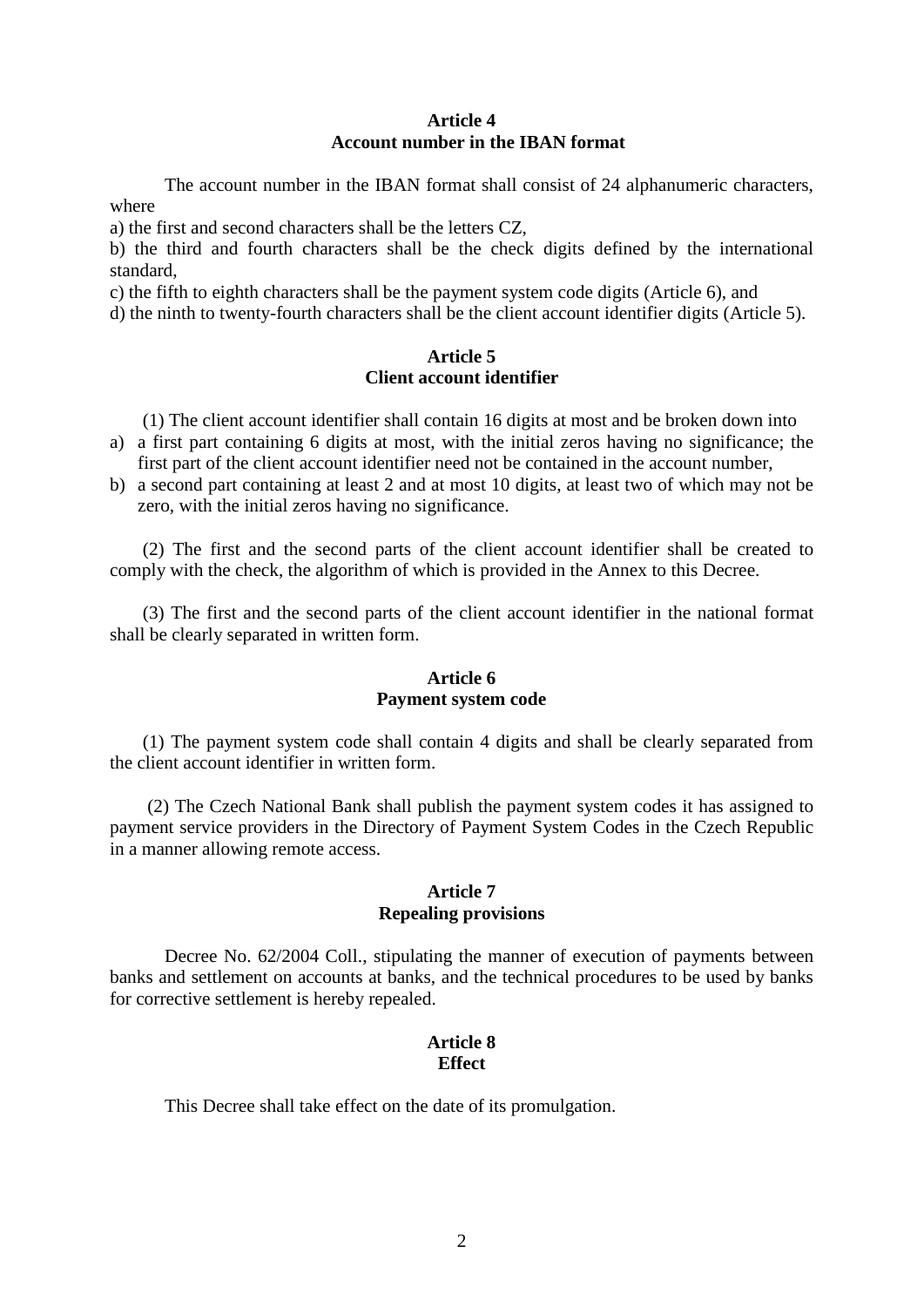# **Governor Miroslav Singer**